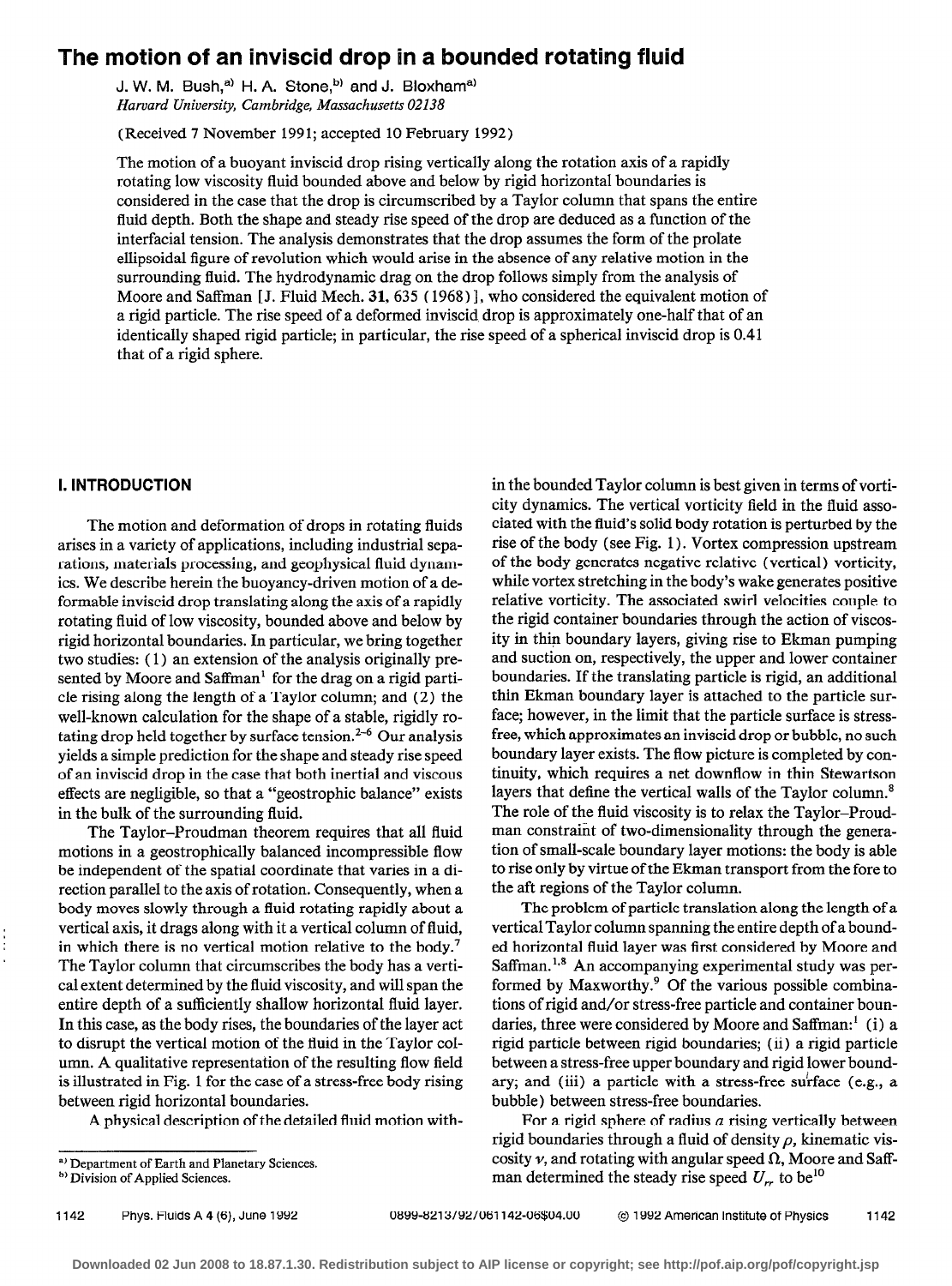

FIG. 1. A schematic illustration of the flow induced by a stress-free axisymmetric body rising through a rapidly rotating low viscosity fluid bound by rigid horizontal boundaries.

$$
U_{rr} = \frac{140}{43} \frac{\Delta \rho}{\rho} \frac{g}{\Omega a} \sqrt{\frac{\nu}{\Omega}},\tag{1}
$$

where  $\Delta \rho$  is the density difference between the sphere and the fluid. In this case, since both the particle and container boundaries are rigid, Ekman transport occurs over both surfaces. For the case of a rigid sphere rising between stress-free container boundaries, the rise speed  $U_{rf}$  decreases to  $U_{rf} = \frac{15}{8}$  $\times (\Delta \rho g)/(\rho \Omega a) \sqrt{\nu/\Omega} \approx 0.58 U_r$ . Since Ekman layers cannot develop on the stress-free container boundaries, the fluid can be transported from the upstream to the downstream regions of the Taylor column only by way of the Ekman layers on the body surface. The decreased efficiency of this fluid transport mechanism is responsible for the decreased rise speed of the rigid sphere. Finally, Moore and Saffman state that a stress-free buoyant particle cannot rise between stress-free boundaries since, in this case, Ekman layers cannot develop on either the body or container boundaries, and thus fluid cannot be transported from the upstream to the downstream regions of the Taylor column. As the authors indicate, this paradoxical result suggests the inadequacies of the geostrophic approximation in describing this particular flow.

In this paper, we extend the aforementioned work by considering a deformable inviscid drop, which represents the limit of a stress-free body, rising between rigid horizontal

boundaries in the case that the associated Taylor column spans the entire fluid depth. In Sec. II, we determine the form of the flow induced by a rising stress-free body with a prescribed axisymmetric shape. Our analysis, which closely follows that of Moore and Saffman,' leads naturally to the calculation of the body's hydrodynamic drag and steady rise speed presented in Sec. III. In Sec. IV, using approximations consistent with those invoked in the drag calculation, we deduce the shape of a deformable inviscid fluid drop bound by interfacial tension. The drop shape is determined from a balance between centrifugal forces and the interfacial tension forces of the curved interface. The resulting equilibrium axisymmetric shapes correspond to the well-known family of prolate ellipsoids formed by fluid drops suspended in a rapidly rotating fluid of higher density.<sup>3-6</sup> Finally, since the drop has an axisymmetric shape, the drag result of Sec. III may be applied directly, and so we are able to determine both the drop shape and steady rise speed as a function of the interfacial tension.

#### II. DYNAMICAL PICTURE

We begin with a description of the dominant physical processes accompanying particle translation through rapidly rotating fluids. While our discussion differs only slightly from that of Moore and Saffman,' we include it here in order to illustrate the self-consistency of the approximations made in the drag and drop shape calculations.

Consider a plane layer of incompressible fluid contained above and below by rigid horizontal boundaries. The system rotates about a vertical axis with constant angular velocity  $\Omega$ in the presence of a vertical gravitational field g. The solid body rotation of the fluid is disrupted by the slow, steady, onaxis rise of a buoyant inviscid drop. We introduce a cylindrical coordinate system  $(r, \theta, z)$  with origin at the drop's center of mass and with the z axis vertical, so that  $\Omega = \Omega \hat{z}$  and  $g = -g \hat{z}$ . Henceforth, the superscripts " + " and " - " denote flow variables in the upstream  $(z>0)$  and downstream  $(z < 0)$  regions of the fluid, respectively. The drop is assumed to be axisymmetric, with a steady shape specified by  $z = f^{\pm}(r)$  for  $r < R$ , where R is the "equatorial" radius of the drop. In Sec. IV we demonstrate that, in the dynamic limit considered in this paper, a deformable drop will assume a shape that is not only axisymmetric, but fore-aft symmetric, so that  $f^{+}(r) = -f^{-}(r)$ .

In a frame rotating uniformly with the container, the fluid velocity  $\mathbf{v}(\mathbf{r}) = (u,v,w)$  is related to that in the stationary frame,  $u(r)$ , by  $v(r) = u(r) - \Omega \wedge r$ , and the Navier-Stokes equations take the familiar form

$$
\frac{\partial \mathbf{v}}{\partial t} + \mathbf{v} \cdot \nabla \mathbf{v} + 2\mathbf{\Omega} \wedge \mathbf{v} = -\frac{1}{\rho} \nabla p_d + \nu \nabla^2 \mathbf{v},
$$
\n
$$
\nabla \cdot \mathbf{v} = 0.
$$
\n(2)

The dynamic pressure  $p_d$  is related to the fluid pressure p by

$$
p_d = p + \rho gz - (\rho/2)\Omega^2 r^2. \tag{3}
$$

Taking the curl of (2) yields an equation governing the evolution of the relative vorticity,  $\omega = \nabla \wedge v$ , of the fluid,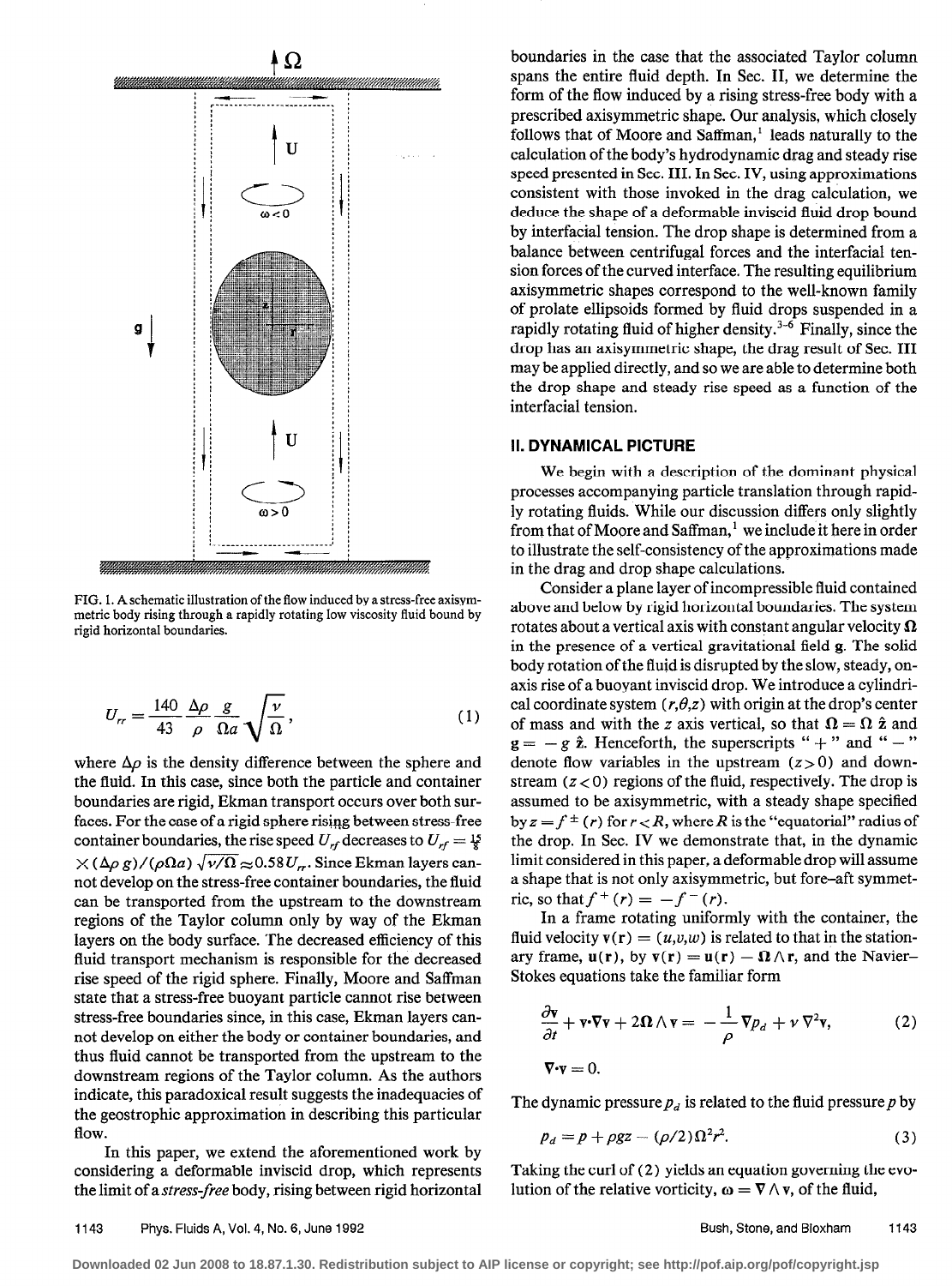$$
\frac{\partial \omega}{\partial t} + \mathbf{v} \cdot \nabla \omega = (2\Omega + \omega) \cdot \nabla \mathbf{v} + \nu \nabla^2 \omega.
$$
 (4)

The drop's steady rise speed  $U$  is assumed to be sufficiently slow, and the rotation rate of the fluid  $\Omega$  sufficiently rapid that both the particle Rossby and Ekman numbers, respectively,  $\mathcal{R}_0 = U/R\Omega$  and  $E_k = v/\Omega R^2$ , are small. A geostrophic flow is thus established in the bulk of the surrounding fluid. Viscous effects are important only within thin Ekman layers on the rigid upper and lower container boundaries. In the limit of small Ekman number, the ratio of the boundary layer thickness  $\delta = \sqrt{\gamma/\Omega}$  to the characteristic drop dimension is necessarily small:  $\delta/R = \sqrt{E_k} \le 1$ .

Boundary layer scaling of the steady vorticity equation reveals that, in the limit ( $\mathcal{R}_0$ ,  $E_k$ ,  $\mathcal{R}_0/\sqrt{E_k}$ ) < 1, the diffusion of vertical vorticity  $\omega$ , across the upper/lower Ekman layers is balanced by the vortex compression/stretching associated with the vertical velocity gradient across the layers,

$$
2\Omega \frac{\partial w}{\partial z} \sim \nu \frac{\partial^2 \omega_z}{\partial z^2}
$$

The jump in vertical vorticity,  $\Delta \omega_z$ , across the Ekman layers is thus given approximately by

$$
2\Omega \frac{U}{\delta} \sim \nu \frac{\Delta \omega_z}{\delta^2};
$$

that is,  $\Delta \omega_z \sim U/\delta$ . This implies azimuthal swirling motions within the Taylor column of typical velocity  $R \Delta \omega_z = U / \sqrt{E_k}$ , which are necessarily much larger than the drop's rise speed.

The flow outside of the thin boundary layers is thus characterized by length, velocity, and time scales of, respectively, R,  $U/\sqrt{E_k}$ , and R  $\sqrt{E_k}/U$ . Nondimensionalization of Eq. (2) based on this scaling reveals that, in the limit  $(\mathcal{R}_0, E_k, \mathcal{R}_0/\sqrt{E_k})$  < 1, inertial and viscous effects may be neglected, so that a geostrophic balance prevails in the bulk of the fluid:

$$
2\rho \Omega \wedge \mathbf{v} = -\nabla p_d. \tag{5}
$$

Taking the curl of (5) yields the familiar Taylor constraint of two-dimensionality,  $\partial \mathbf{v}/\partial z = 0$ . The drop is necessarily circumscribed by a Taylor column, in which there is no vertical motion relative to the drop, so that  $w = U$ . Outside the Taylor column  $(r > R)$ , the fluid is quiescent. Within the Taylor column, radial pressure gradients are balanced by Coriolis forces associated with azimuthal fluid motion. The geostrophic swirl velocities are formally obtained by application of the Ekman compatibility conditions,<sup>11</sup> which relate them to the vertical velocity,  $w^{\pm} = U$ , of the fluid in the Taylor column,

$$
w^{\pm} = \mp \frac{\delta}{2r} \frac{d(rv^{\pm})}{dr}.
$$

Integration reveals that the swirl velocities in the fore and aft regions of the Taylor column are equal in magnitude and opposite in sense of circulation,

$$
v^{+}(r) = -v^{-}(r) = - U(r/\delta).
$$

The relative vorticity of the fluid is purely vertical and reverses sign in the fore and aft column regions,

$$
\omega_z^{\pm} = \mp \Omega \mathscr{R}_0 / \sqrt{E_k}.
$$

The fluid helicity density  $H$ , relative to the rotating frame, is likewise an odd function of z:

$$
H^{\pm} = \omega^{\pm} \cdot \mathbf{v}^{\pm} = \mp (\mathscr{R}_0 / \sqrt{E_k}) \Omega U.
$$

Since the swirling motions correspond to simple rigid body rotations, no viscous stresses arise in the bulk flow. Consequently, provided the rising drop is axisymmetric and stressfree, the geostrophic flow will not be disturbed and thus no boundary layer need exist at the drop surface.

The dynamic pressure fields up- and downstream of the drop are the geostrophic-pressures obtained by integrating the radial component of  $(5)$ , and are given simply by

$$
p_d^{\pm}(r) = \pm \rho \Omega U(r^2/\delta). \tag{6}
$$

The flow field is now completely described.

#### III. DRAG CALCULATION

In order for a body of density  $\rho_d = \rho - \Delta \rho$  and volume V to rise at a steady rate, the buoyancy force  $Vg \Delta \rho$  must be balanced by the hydrodynamic drag force. The hydrodynamic drag on the inviscid drop considered in Sec. II,  $D<sub>f</sub>$ , is obtained by integrating the dynamic pressure  $p_d$  over its surface,

$$
D_{fr} = \int_{S} p_{d} \hat{\mathbf{z}} \cdot \mathbf{n} \, dS,\tag{7}
$$

where n is the unit normal to the local body surface S. The vertical drag force on the axisymmetric drop is a result of the difference in geostrophic pressures upstream and downstream of the drop, so that (7) reduces to

$$
D_{fr} = \int_0^R 2\pi r \{p_d^+[r, f^+(r)] - p_d^-[r, f^-(r)]\} dr.
$$

Using (6) for the geostrophic pressure field, we obtain by direct integration the result

$$
D_{fr} = \pi \rho \Omega U \sqrt{\Omega / \nu} R^4. \tag{8}
$$

The drop's steady rise speed  $U<sub>f</sub>$  is obtained from a balance of buoyancy and drag forces, which yields

$$
U_{fr} = \frac{V}{\pi R^4} \frac{\Delta \rho}{\rho} \frac{g}{\Omega} \sqrt{\frac{\nu}{\Omega}}.
$$
 (9)

It follows that the rise speed of a stress-free body of equatorial radius R decreases with rotation rate  $\Omega$  and increases with the viscosity  $\nu$  of the surrounding fluid. Again, viscosity acts to relax the Taylor-Proudman constraint of two-dimensional motion imposed by the fluid's rotation.

The axisymmetric drop shape affects the rise speed only insofar as it defines the radius  $R$  of the Taylor column. This result is in contrast to that of Moore and Saffman, who demonstrated that the rise speed of an axisymmetric rigid body depends explicitly on the body's geometrical form. Comparing Eqs. (9) and ( 1) reveals that the rise speed of an inviscid spherical drop is less than half that of a rigid sphere of the same radius:  $U_f = 43/105 U_r$ . For an inviscid drop, Ekman layers develop only on the container walls and not on the drop surface, so the fluid in the upstream region of the Tay-

1144 Phys. Fluids A, Vol. 4, No. 6, June 1992 **Bush, Stone, and Bloxham** 1144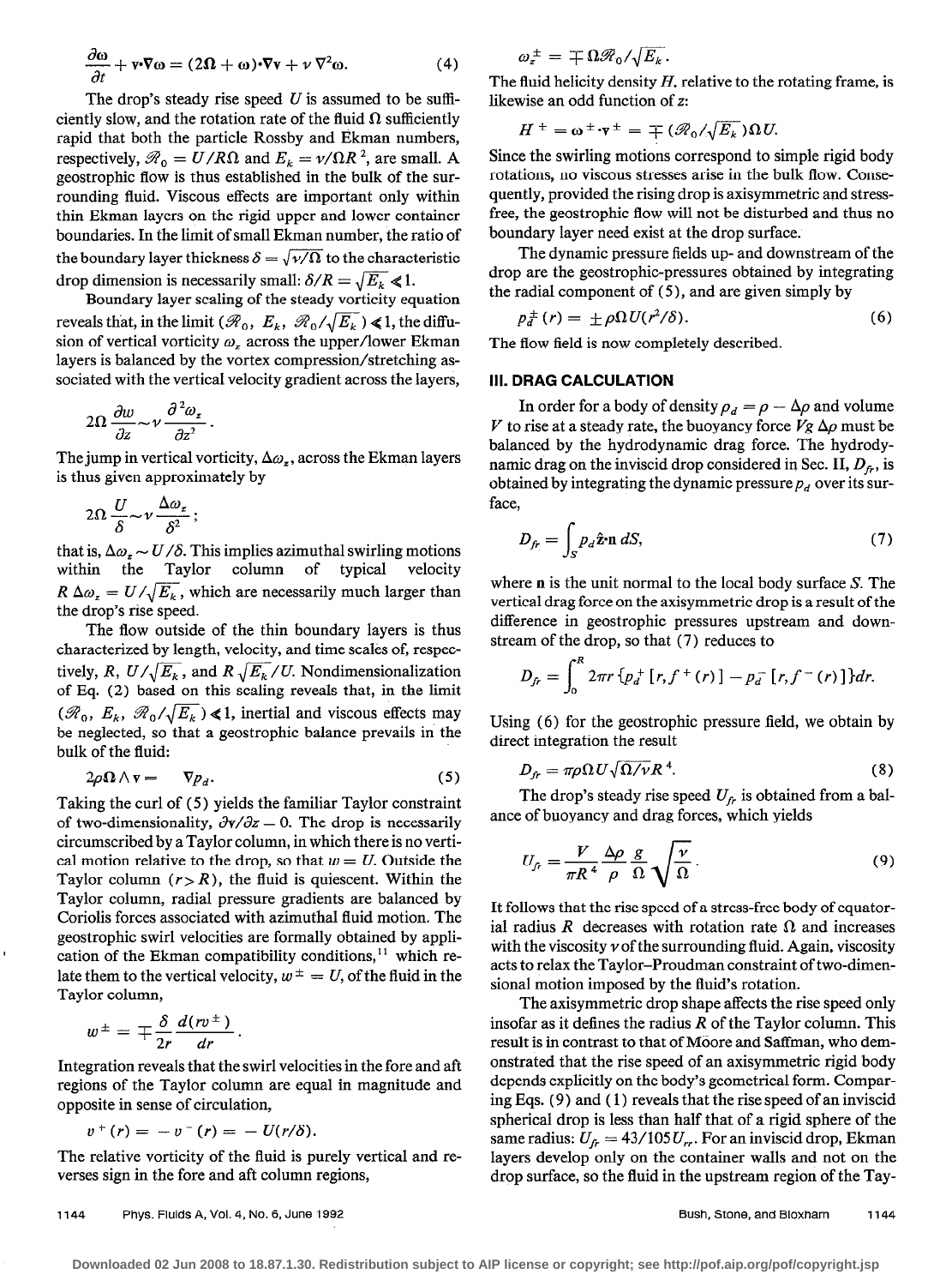lor column has only one route by which to exit into the downstream region. The Ekman transport mechanism is thus less efficient for a drop than for a rigid body, and the associated rise speed is decreased.

#### IV. DEFORMABLE INVISCID DROP: SHAPE CALCULATION

In this section we consider the shape of a deformable inviscid fluid drop bound by a constant interfacial tension  $\sigma$ and rising along the fluid's axis of rotation. The steady inviscid drop shape is determined from the normal stress balance at the fluid-fluid interface, which requires that the pressure difference across the interface be balanced by the interfacial tension forces of the curved surface. Thus along the drop's surface S, we have

$$
p_{\text{drop}}(r,z) - p^{\pm}(r,z) = \sigma \nabla_s \cdot \mathbf{n},\tag{10}
$$

where  $\nabla$ <sub>s</sub>·n is the local surface curvature. If the drop fluid rotates uniformly on axis with the angular velocity  $\Omega$  of the surrounding fluid, the pressure inside the drop is

$$
p_{\text{drop}}(r,z) = p_C + \frac{1}{2}\Omega^2 \rho_d r^2 - \rho_d gz,
$$

where  $p_c$  is a reference pressure at the drop's center. In the geostrophic regions up-  $( + )$  and downstream  $( - )$  of the drop, Eqs. (3) and (6) yield

$$
p^{\pm}(r,z) = p_A \pm \rho \Omega U \frac{r^2}{\delta} + \frac{1}{2} \Omega^2 \rho r^2 - \rho gz,
$$

where  $p_A$  is the pressure that would prevail at the origin in the absence of the drop. Substituting into ( 10) thus yields

$$
p_0 - \Delta \rho \frac{\Omega^2}{2} r^2 + \Delta \rho \, gz \mp \rho \Omega U \frac{r^2}{\delta} = \sigma \nabla_s \cdot \mathbf{n},\qquad (11)
$$

where  $p_0 = p_c - p_A$ . Note that both the third and fourth terms on the left-hand side of ( 11)) which correspond to the contributions of, respectively, the hydrostatic and geostrophic pressures, reverse sign at the equatorial plane  $z = 0$ . These pressures act to destroy the fore-aft symmetry of the drop. Nondimensionalizing all lengths with respect to  $R(r)$ and z henceforth denote dimensionless distances) and using (9) for the rise speed U reduces  $(11)$  to the dimensionless form:

$$
P + 4\Sigma r^2 + \mathcal{G}z \mp \frac{4}{3} \mathcal{G} \left(\frac{a}{R}\right)^3 r^2 = \nabla_s \cdot \mathbf{n},
$$

where  $\mathscr{G} = R^2 g \Delta \rho / \sigma$  and  $\Sigma = -R^3 \Omega^2 \Delta \rho / 8 \sigma$  are, respectively, the gravitational and rotational Bond numbers,  $P = p_0 R / \sigma$ , and a is the undeformed drop radius. The relative magnitudes of the geostrophic, hydrostatic, and centrifugal pressures at the drop surface are given by

$$
\frac{\text{geostrophic}}{\text{centrifugal}} \approx \frac{\mathcal{G}}{\Sigma} \left(\frac{a}{R}\right)^3 \approx \frac{\mathcal{R}_0}{\sqrt{E_k}} \frac{\rho}{\Delta \rho},\tag{12a}
$$

$$
\frac{\text{hydrostatic}}{\text{centrifugal}} \approx \frac{\mathcal{G}}{\Sigma} \frac{z}{r^2} \approx \frac{\mathcal{R}_0}{\sqrt{E_k}} \frac{\rho}{\Delta \rho} \left(\frac{R}{a}\right)^3 \frac{z}{r^2}. \tag{12b}
$$

In the dynamic regime of interest ( $\mathcal{R}_0/\sqrt{E_k} \le 1$ ), and in the special case of  $\Delta \rho / \rho \approx O(1)$ , the geostrophic contribution to the normal stress balance is negligible. The hydrostatic contribution is likewise negligible, except within the necessarily small polar region,  $r \lesssim (a/R)^{1/2}$   $(\mathcal{R}_0/\sqrt{E_k})^{1/2}$ , wherein the drop shape also depends on the gravitational Bond number  $\mathcal{G}$ . At leading order, the drop is thus fore-aft symmetric, and the normal stress balance assumes the form describing the shape of a stationary drop in a rotating fluid:

$$
P + 4\Sigma r^2 = \nabla_s \cdot \mathbf{n}.\tag{13}
$$

The drop shape is determined by a balance between the centrifugal force, which acts to drive the lighter drop fluid along the axis of rotation, and the force owing to interfacial tension and curvature, which tends to maintain the sphericity of the drop. For the case of a buoyant drop,  $\Sigma < 0$ , the shape is prolate ellipsoidal, with an ellipticity determined by  $\Sigma$ .<sup>12</sup> The solution to  $(13)$  has been given by Chandrasekhar,<sup>2</sup> Rosenthal,<sup>4</sup> and Ross.<sup>5,6</sup> The latter author considered the case  $\Sigma < 0$  and demonstrated that the prolate ellipsoidal drop shapes are stable to infinitesimal perturbations. For completeness, we outline in the Appendix the method of solution of Chandrasekhar,<sup>2</sup> who considered only the case in which  $\Sigma > 0$  and oblate ellipsoidal shapes arise.

Since the inviscid drop has an axisymmetric shape, we may apply the results of Sec. III. The rise speed (9) is set by the drop's equatorial radius  $R$ , which is, in turn, implicitly determined by the rotational Bond number  $\Sigma$ . We may thus deduce the drop's velocity as a function of  $\Sigma$ . Figure 2 illustrates the drop's shape and rise speed as a function of the rotational Bond number, The rise speeds have been normalized with respect to that of a spherical inviscid drop. The solid line indicates the rise speed of a deformed inviscid drop



FIG. 2. Rise speed,  $U_f$  (solid line), and shape of an inviscid fluid drop bound by surface tension and rising on axis, as a function of the rotational Bond number  $\Sigma$ . The dashed line represents the rise speed,  $U_r$ , of an identically shaped rigid body, as given by Moore and Saffman:<sup>2</sup>  $U_r = (V/4\pi) \times (\Lambda_0/\sqrt{N} \Lambda_0/\sqrt{N}) (g/\Omega_0/\sqrt{N})^2 dV/(1 + [1 + (df/dr)^2]^{1/4})^{-1}$ , where  $\times(\Delta\rho/\rho)\sqrt{\nu/\tilde{\Omega}}(g/\Omega)(\int_0^R r^3\,dr/\{1+[1+(df/dr)^2]^{1/4}\})^{-1},$  $z = \pm f(r)$  defines the body's surface. Rise speeds are normalized with respect to that of a spherical inviscid drop,  $U_0 = \frac{4}{3} (\Delta \rho / \rho) (g / \Omega a) \sqrt{\nu / \Omega}$ , and deformed shapes are scaled such that their volumes correspond to that of the undeformed spherical drop.

#### 1145 Phys. Fluids A, Vol. 4, No. 6, June 1992 **Bush, Stone, and Bloxham** 1145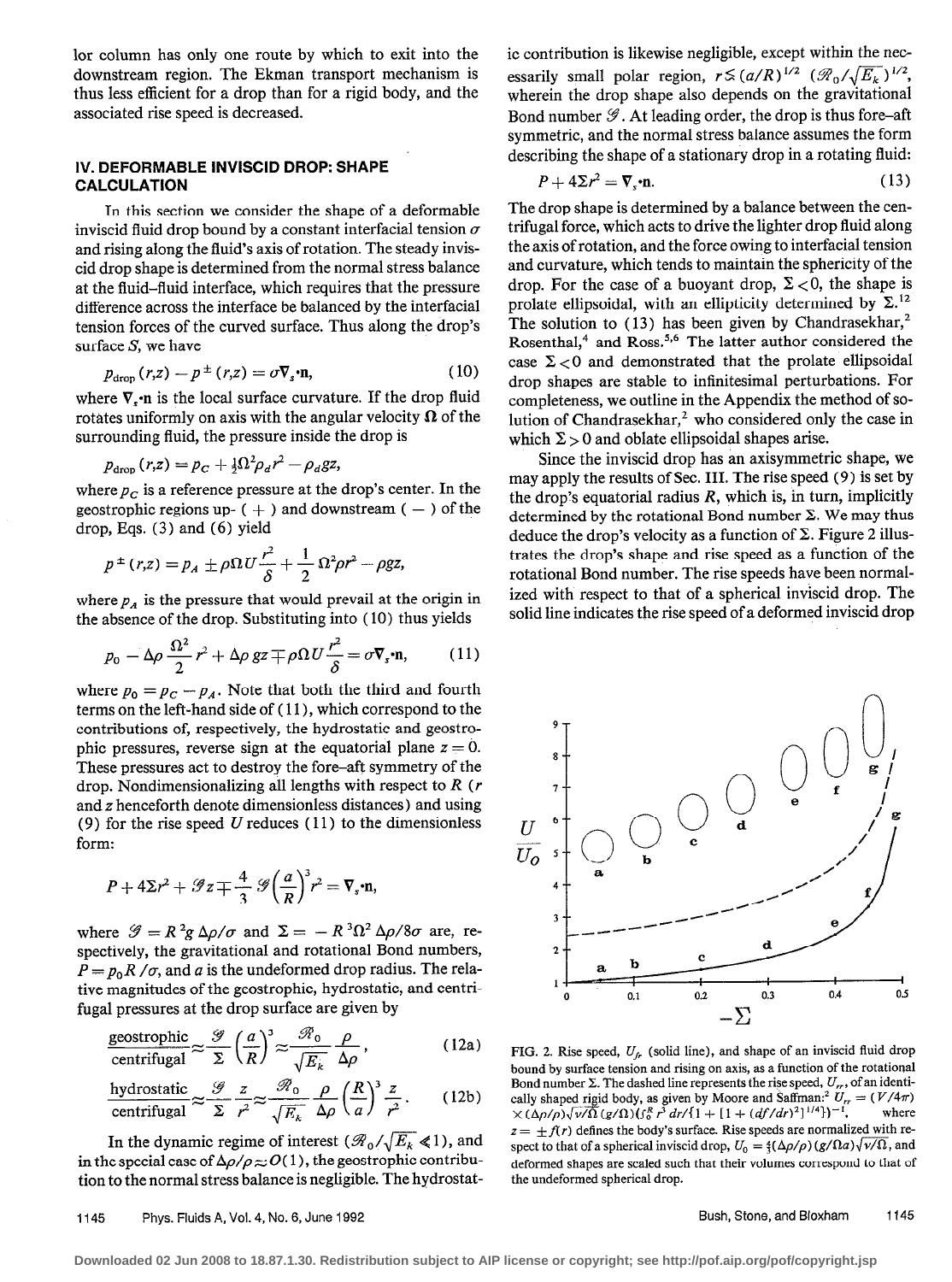and the dashed line that of an identically shaped rigid body. In the limit of large surface tension ( $\Sigma \rightarrow 0$ ), the drop is spherical and its rise speed a minimum. As rotational effects become more important,  $\Sigma$  decreases through the range  $(0, -\frac{1}{2})$  and the drop becomes progressively more prolate. The rise speed for a drop of fixed volume, which scales with the equatorial radius as  $R^{-4}$ , necessarily increases with this progression. In the limit of  $\Sigma \rightarrow -\frac{1}{2}$ , the drop tends toward a cylindrical thread,<sup>6</sup> and the rise speed increases without bound. In this limit, viscous effects are expected to dominate the dynamics  $(E_k \ge 1)$ , so that the geostrophic balance no longer adequately describes the flow.

### V. DISCUSSION

Through coupling the analyses of Chandrasekhar<sup>2</sup> and Moore and Saffman,<sup>1</sup> we have deduced the steady shape and rise speed of an inviscid drop rising on axis in a rapidly rotating fluid. In the limit of  $(\mathcal{R}_0, E_k, \mathcal{R}_0/\sqrt{E_k}) \le 1$ , the drop is circumscribed by a Taylor column, and its rise induces an azimuthal geostrophic flow in the over- and underlying fluid. While the associated geostrophic pressure field balances the vertical buoyant force on the drop, it has no appreciable effect on the shape, which is determined by a balance between centrifugal and surface tension forces. Our analysis reveals that the equatorial radius of the resulting prolate ellipsoidal drop determines the rise speed. Hence both the steady shape and rise speed are uniquely determined by a single parameter, namely, the rotational Bond number  $\Sigma$ .

We have assumed throughout that the Taylor column extends to the boundaries. Theory predicts that a Taylor column will extend a characteristic distance  $R / E_k$  up- and downstream of a body rising slowly on axis through an unbounded fluid.<sup>11</sup> Maxworthy's experimental study<sup>13</sup> revealed columns to be typically an order of magnitude shorter. In order for the Taylor column to span the entire fluid depth, we thus require that the layer depth  $L$  be such that  $L \leq \frac{1}{10} R / E_k$ .

Our analysis applies only when geostrophic flow exists **APPENDIX: DETAILS OF THE DROP SHAPE**<br> **CALCULATION** in the bulk of the fluid. From Eq.  $(9)$  we see that

$$
\frac{\mathscr{R}_0}{\sqrt{E_k}} = \frac{4}{3} \frac{g}{a\Omega^2} \left(\frac{a}{R}\right)^4 \frac{\Delta \rho}{\rho}.
$$

Thus, in order to achieve the parameter regime  $\mathcal{R}_0/\sqrt{E_k} \ll 1$ when  $\Delta \rho / \rho \approx O(1)$ , we require that  $g/a\Omega^2 \ll 1$ . For a 1 cm radius air bubble in water, for example, rotation rates on the order of  $\Omega > 10$  sec<sup>-1</sup> would be necessary in order to achieve the desired dynamical regime. If low viscosity immiscible fluids of comparable density ( $\Delta \rho / \rho \ll 1$ ) were used, the geostrophic flow regime might be more easily realized experimentally. As is made clear in Eq. ( 12), however, in this case the hydrostatic and dynamic pressures may no longer be negligible and so may act to destroy the fore-aft symmetry of the drop. An experimental investigation of the results derived herein is currently in progress.

As a final caveat, we note that only in the case considered, namely that of an inviscid drop, is it justifiable to treat the drop surface as a stress-free boundary. For the case of a viscous drop, the internal and external flows couple through viscous boundary layers at the interface. The modification of our results necessitated by the consideration of finite drop viscosity will be the subject of a forthcoming paper.

The theory of buoyancy-driven particle motion in rapidly rotating fluids may be applied in describing the dynamics of the Earth's liquid outer core. According to the dynamo hypothesis of the Earth's magnetic field, convective motions within the outer core are responsible for the sustenance of the geomagnetic field. The Earth's outer core is thought to be composed of a low viscosity, electrically conducting binary fluid comprised of iron and some lighter alloying element. Thermodynamic arguments suggest that core convective motions may be driven to a large extent by chemically rather than thermally induced buoyancy.<sup>14-16</sup> Compositional buoyancy may be generated as iron preferentially freezes out of solution at the inner-core boundary, where a slightly buoyant iron-depleted fluid layer accumulates before going unstable via the Rayleigh-Taylor mechanism and releasing a buoyant "blob" or plume (e.g.,  $M$ offatt $17$ ). The analysis presented here was motivated by an interest in the form of the flows that might be induced by the rise of these buoyant "blobs." A discussion of the application of this and subsequent work to the problem of compositional core convection will be forthcoming.

#### ACKNOWLEDGMENTS

This work has been supported by National Science Foundation Grants No. EAR-88-04618 and No. EAR-90- 18620. HAS gratefully acknowledges support from the National Science Foundation-Presidential Young Investigator Award, CTS-8957043. JB has also been supported by the National Science Foundation-Presidential Young Investigator Award EAR-9158298 and by a fellowship from the David and Lucille Packard Foundation.

The dimensionless force balance ( 13 ) along the axisymmetric drop surface  $z = \pm f(r)$  may be expressed as

$$
p^* + \frac{1}{2}r^2 = \frac{1}{8}\frac{1}{\Sigma}\nabla_s \cdot \mathbf{n} = -\frac{1}{8}\frac{1}{\Sigma}\frac{1}{r}\frac{d}{dr}\frac{r\phi}{(1+\phi^2)^{1/2}},\tag{A1}
$$

where  $\phi = df/dr$  is the local slope of the drop boundary, and  $p^* = P/8\Sigma$ . Following Chandrasekhar,<sup>2</sup> we outline the few steps that lead to a simple equation describing the drop shape. Integration of  $(A1)$  with respect to r yields

$$
\frac{p^*}{2}r + \frac{1}{8}r^3 = -\frac{1}{8\Sigma} \frac{\phi}{(1+\phi^2)^{1/2}}.
$$
 (A2)

At the drop equator  $(r=1)$ ,  $\phi \rightarrow -\infty$ , and so

$$
\frac{p^*}{2} = \frac{1}{8} \left( \frac{1}{\Sigma} - 1 \right).
$$

Substitution into (A2) yields

$$
\phi/(1+\phi^2)^{1/2} = -r(1-\Sigma+\Sigma r^2),
$$

or, solving for  $\phi$ ,